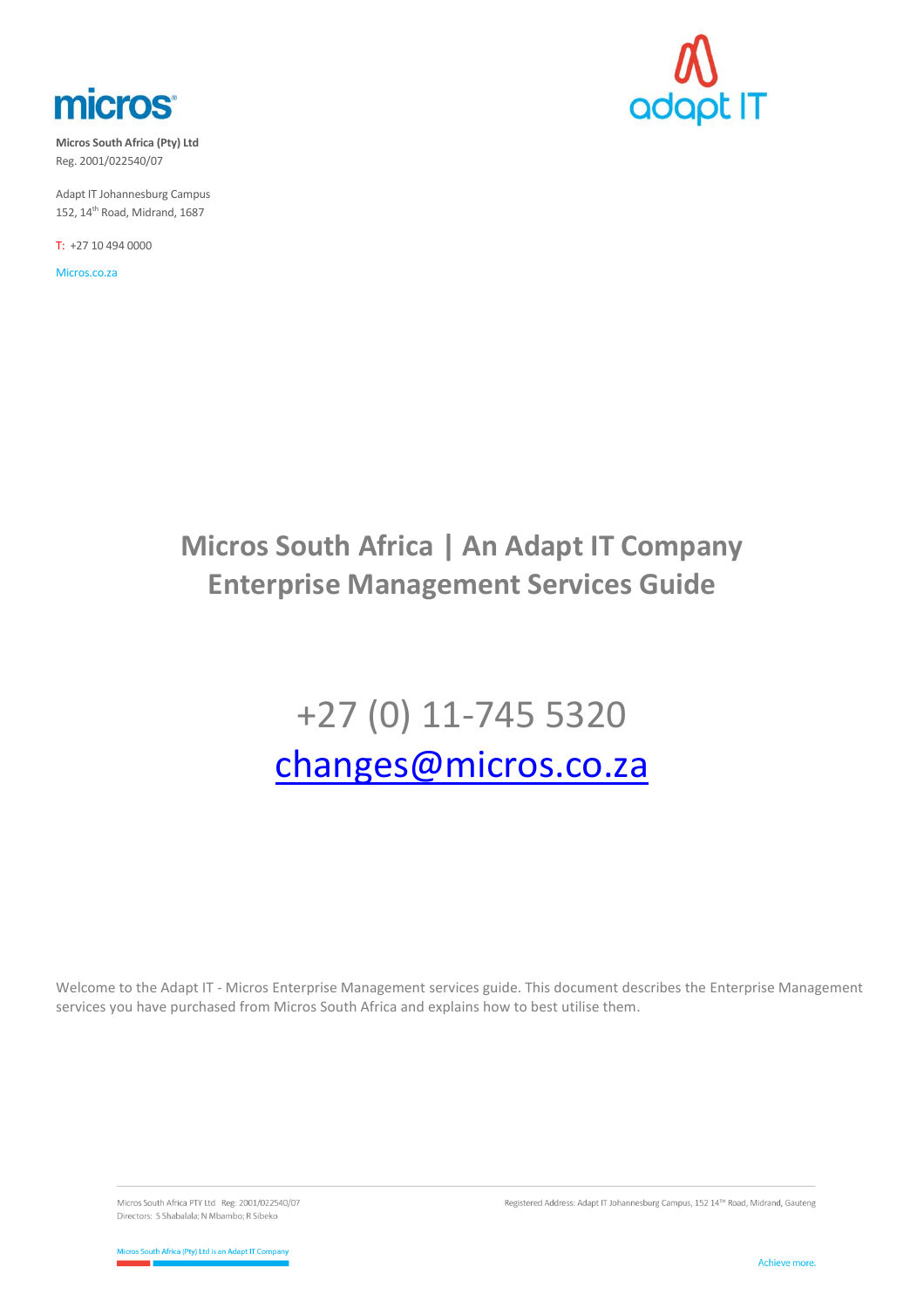

# **micros**

### Contents

÷,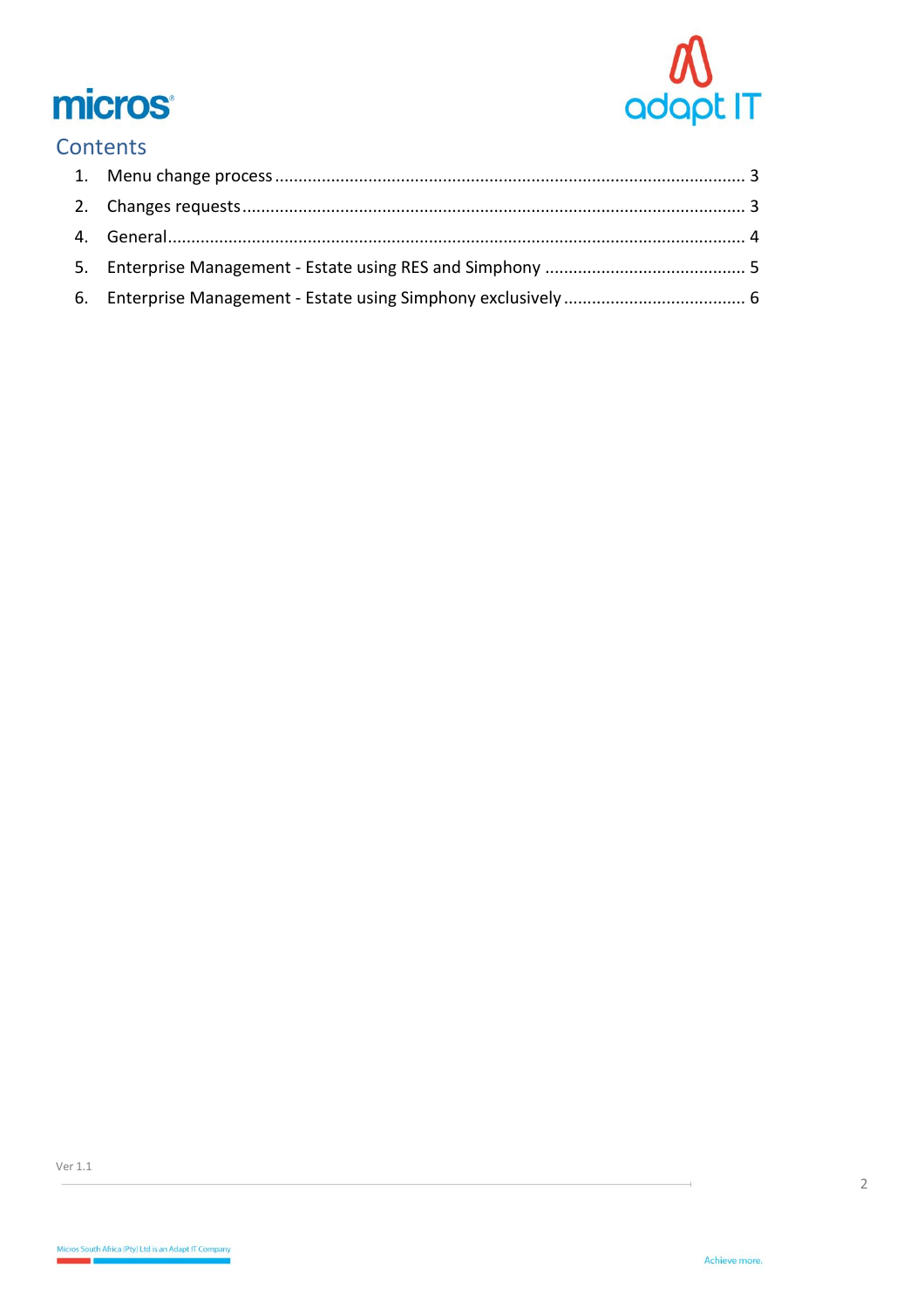



#### <span id="page-2-0"></span>**1. Menu change process**

- 1.1. The menu change type is defined as per the "**Change Request**" column in the table below.
- 1.2. The applicable notice period is defined as per the "**Notice Period**" column in the table below.
- 1.3. We will make the changes and test them using the User Acceptance Testing environment within time frame defined in the "**Testing**" column in the table below.
- 1.4. You need to sign off on the changes made within the applicable time frame as detailed in the "**Sign off by Client**" column below. If the sign off is delayed by you, we reserve the right to extend the go live date.
- 1.5. All files will be published as per the "**Publish files**" column prior to the go live date.
- 1.6. An email will be sent as per the "**Email notification to stores**" column to all recipients detailing all changes, download / update instructions and describing any training that may be required in store at time of publication.
- 1.7. It is the store's responsibility to connect to the internet and receive the update.
- 1.8. We will send email notification to the relevant parties as per the "**Non received sites follow-up**" column, reflecting which stores have received the update and which ones have not.
- 1.9. We recommend that two email addresses are supplied for all communications regarding updates.
- 1.10. A list of stores that have not received the update after the go live date will be sent to the relevant parties daily until all stores are complete.
- 1.11. A Store that experiences a problem receiving the files must log a call with our support desk. The call will be logged as a priority 2 case.
- 1.12. Once the update is deployed, the database will be placed in lock-down mode. No other changes will be deployed until the live date of the relevant update has taken place and deemed successful.

#### **2. Changes requests**

- <span id="page-2-1"></span>2.1. Change requests cases logged by individual stores requesting change requests will be forwarded to the relevant parties for authorisation prior to the implementation of any of the requested changes.
- 2.2. Once approval for the requested changes are received, all changes to be made will be governed by the applicable table below.
- 2.3. The SLA time will deem to have started once approval for requested changes are received.

#### **3. Connectivity to the stores**

- 3.1. A broadband connection is essential for the smooth deployment and receiving of the files.
- 3.2. It is your responsibility to ensure that your server always has internet access in order to receive the files and for remote software support.
- 3.3. Should the store not have internet connectivity you must supply us with an email address to send your store files to. It is then such third party's responsibility to get the files to the store and run the receive process.
- 3.4. We will use an FTP tool and internet connectivity to transmit the data files to and from the stores, this is a best efforts service and there is no guarantee of successful file delivery.
- 3.5. Should you request us to manually get the files to store, all relevant transportation and labour costs will be for your account.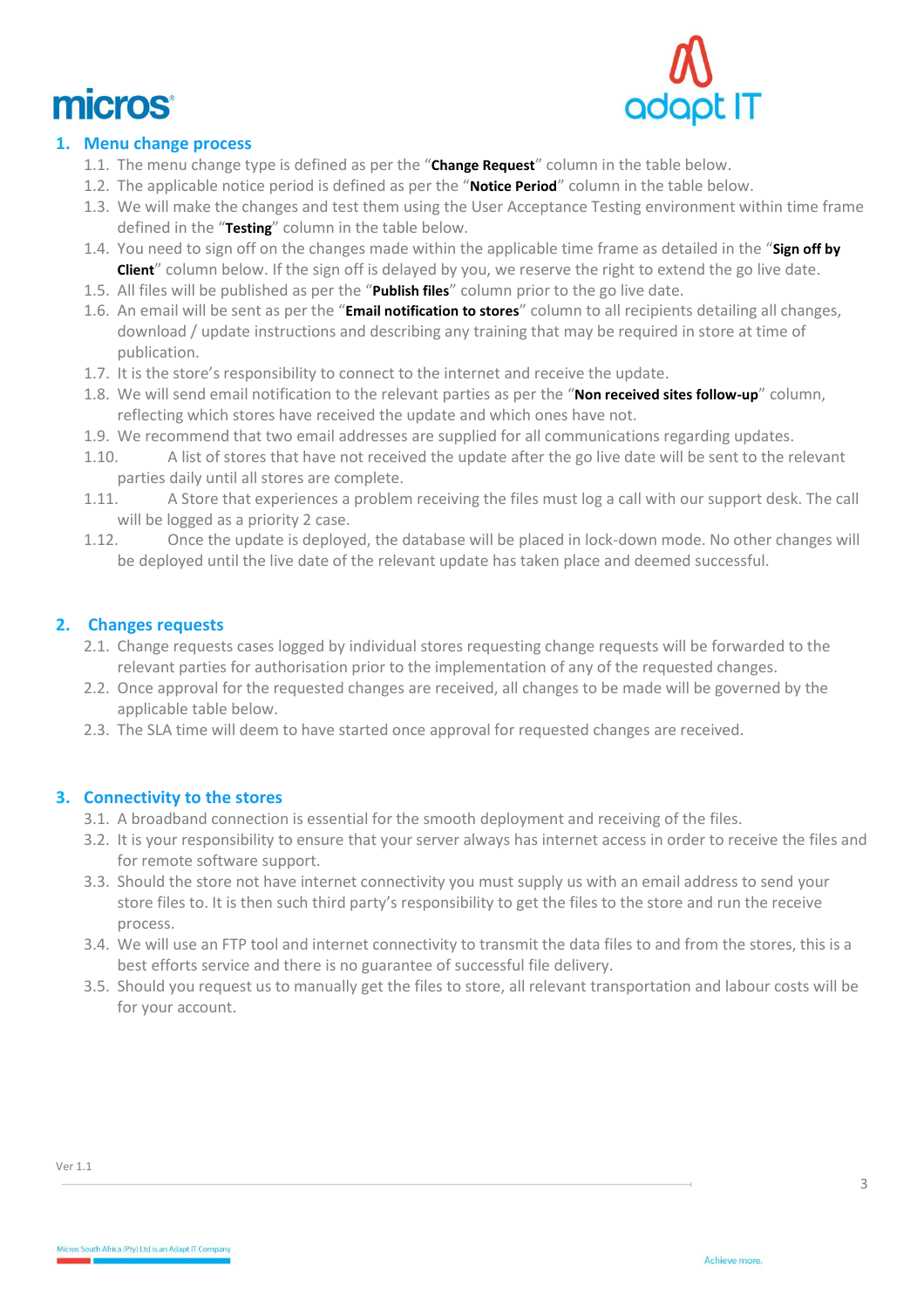



#### <span id="page-3-0"></span>**4. General**

- 4.1. The more detailed and accurate the change request the more likely the changes will be accurate and to your expectations.
- 4.2. Thorough testing is critical to successful and accurate changes, in the cases where changes are required to be made in periods shorter than those detailed in below tables the quality of the testing may be compromised.
- 4.3. Your participation in and contribution to the testing process is of great value to us and the user base.
- 4.4. Stores with broadband connection will automatically check for updates and receive them as part of an automated process running in the background.
- 4.5. Should additional changes be deployed, or a file not been received by the automated process it is the stores responsibility to manually run the "Receive" autosequence from the autosequences and Reports application.
- 4.6. Stores with dial up connections will have to connect to the internet manually and then run the "Receive" Autosequence from the autosequences and Reports application.
- 4.7. All request for changes must be emailed to [changes@micros.co.za](mailto:changes@micros.co.za) from Monday to Friday during working hours where you will be notified of the timelines for your change within 8 working hours.
- 4.8. All requests for changes received after 3pm will be regarded as having been received on the following day.
- 4.9. Enterprise Administration Services will be done during office hours (Mon Fri 8am to 4:30pm) (Excluding Emergency Changes).
- 4.10. Emergency Changes should be sent to changes and telephonically confirmed to have been received by your administrator or account manager.
- 4.11. We will back up the Database daily.
- 4.12. This is backed up to our network which is in turn is backed up to a tape drive.
- 4.13. The standard escalation procedure as published in the Support Services Guide is to be followed should a problem arise, or an Emergency Change is needed.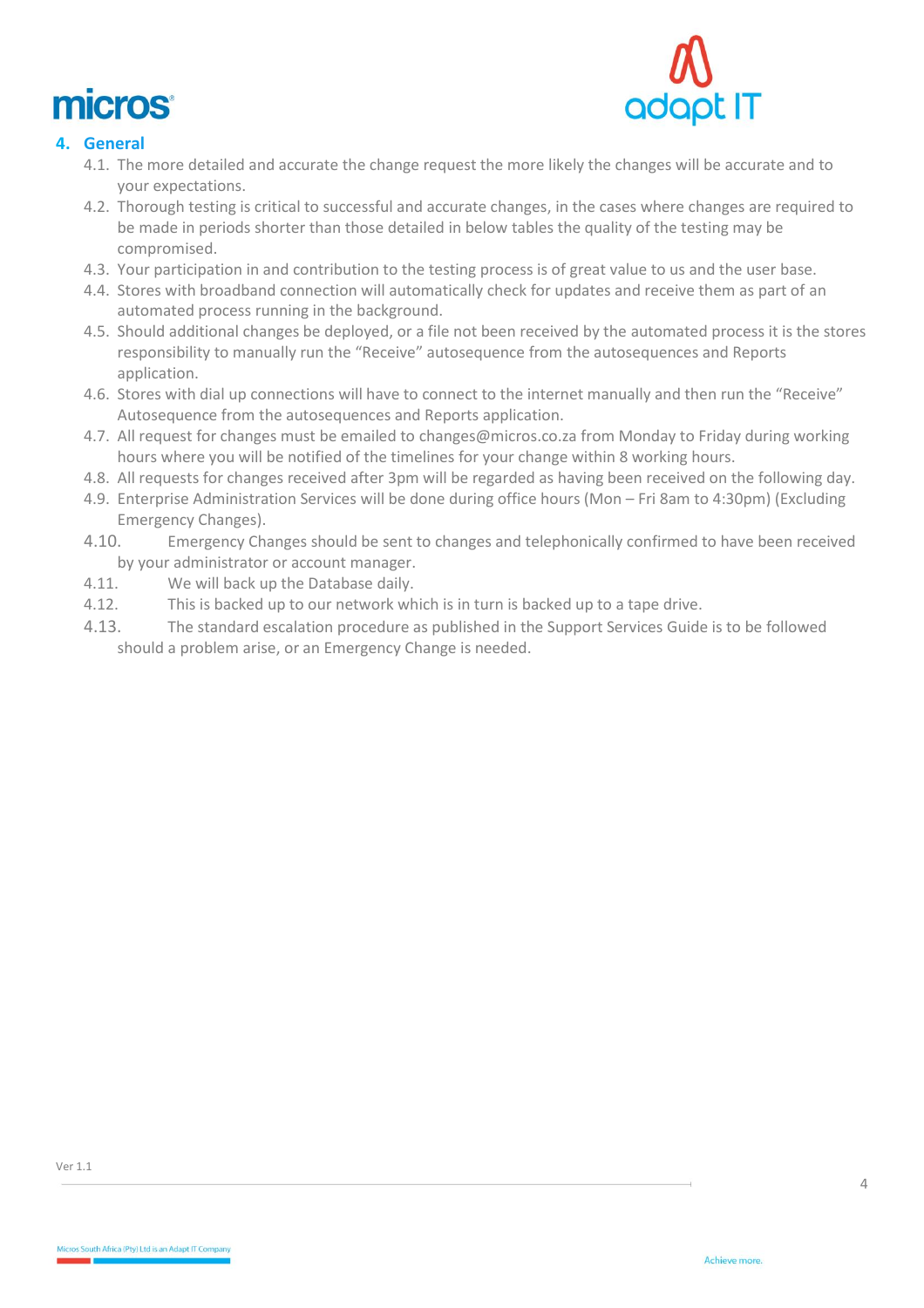micros



#### **5. Enterprise Management - Estate using RES and Simphony**

<span id="page-4-0"></span>

| <b>Change request</b>                                | <b>Response to mail from</b><br>changes | <b>Notice</b><br>period | <b>Testing</b>                | Sign off by<br><b>Client</b> | <b>Publish files</b>     | Email<br>notification<br>to stores | Non received<br>sites follow-<br>up | Follow up<br>until there is<br>no stores<br>outstanding |
|------------------------------------------------------|-----------------------------------------|-------------------------|-------------------------------|------------------------------|--------------------------|------------------------------------|-------------------------------------|---------------------------------------------------------|
| Major changes - 50 and more<br>configuration changes | 8 Working hours                         | 15 business<br>days     | 10 days<br>before go-<br>live | 7 days before<br>go-live     | 6 days before<br>go-live | 3 days before<br>go-live           | 1 day before<br>go-live             | Every day<br>after live day                             |
| Major Price change - 50 and more                     | 8 Working hours                         | 10 business<br>days     | 7 days before<br>go-live      | 6 days before<br>go-live     | 6 days before<br>go-live | 3 days before<br>go-live           | 1 day before<br>go-live             | Every day<br>after live day                             |
| Normal Change 50 - 15<br>configuration changes       | 8 Working hours                         | 10 business<br>days     | 7 days before<br>go-live      | 6 days before<br>go-live     | 4 days before<br>go-live | 3 days before<br>go-live           | 1 day before<br>go-live             | Every day<br>after live day                             |
| Minor Changes 15 or less                             | 8 Working hours                         | 5 business<br>days      | 4 days before<br>go-live      | 3 days before<br>go-live     | 3 days before<br>go-live | 3 days before<br>go-live           | 1 day before<br>go-live             | Every day<br>after live day                             |
| Minor price change - 15 or less                      | 8 Working hours                         | 5 business<br>days      | 4 days before<br>go-live      | 3 days before<br>go-live     | 3 days before<br>go-live | 3 days before<br>go-live           | 1 day before<br>go-live             | Every day<br>after live day                             |
| Location Marketing 5 or less (DV)                    | 8 Working hours                         | 5 business<br>days      | 4 days before<br>go-live      | 3 days before<br>go-live     | 3 days before<br>go-live | 3 days before<br>go-live           | 1 day before<br>go-live             | Every day<br>after live day                             |
| Emergency changes 5 or less                          | Phone account manager/Exec              | 24 hours                | 12 Hours                      | <b>NA</b>                    | 6 Hours                  | 6 hours                            | On the day                          | Every day<br>after live day                             |

5